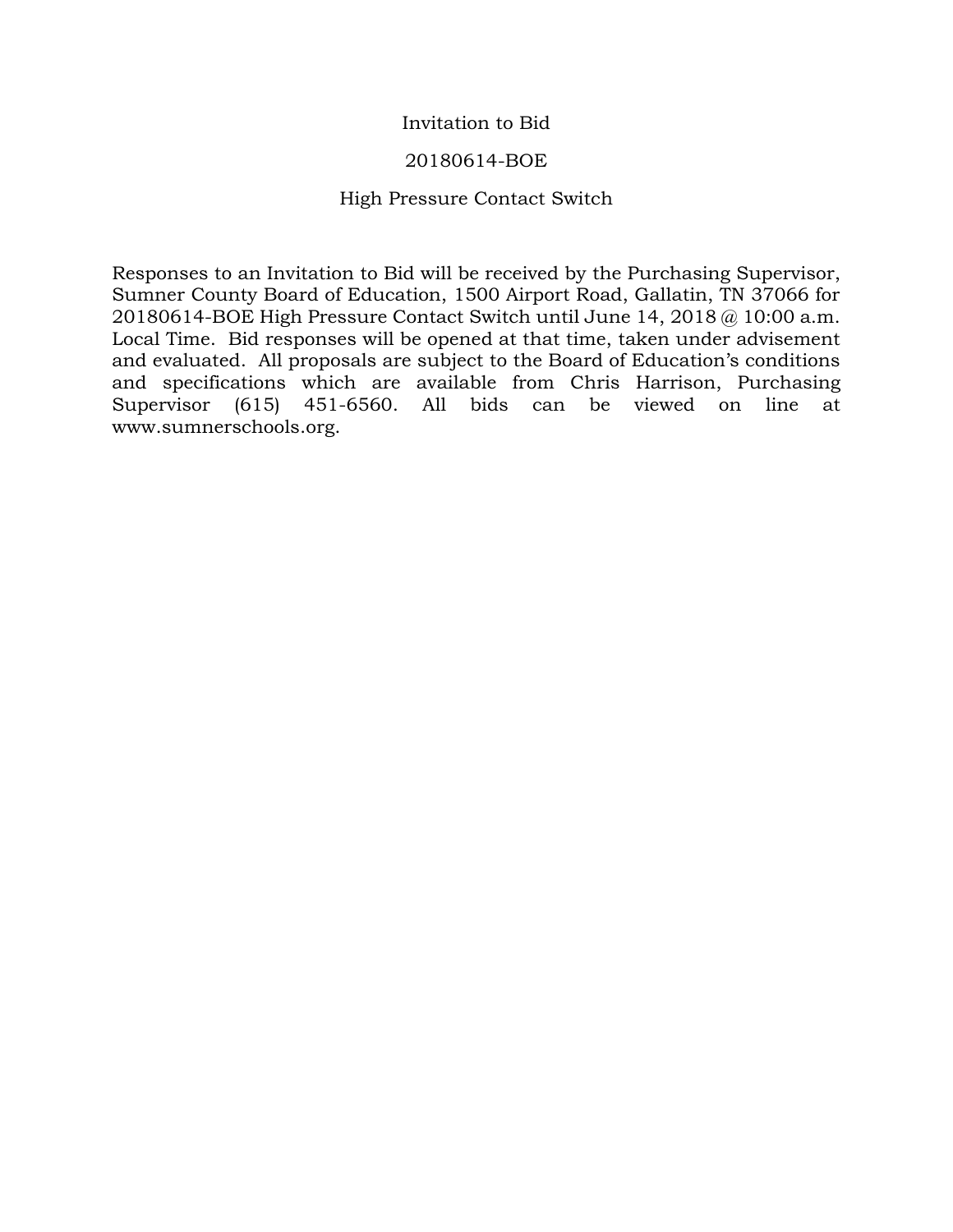# **INVITATION TO BID (ITB)**

## **NUMBER: 20180614-BOE**

# **SUMNER COUNTY BOARD OF EDUCATION**

*This solicitation document serves as the written determination of the SCS Purchasing Supervisor that the use of Competitive Sealed Proposal for this solicitation is in the best interest of SCS.*

**RFP Title: High Pressure Contact Switch**



# **Purchasing Staff Contact:**

Chris Harrison Janice Wright 615-451-6560 615-451-6569 chris.harrison@sumnerschools.org janice.wright@sumnerschools.org

Purchasing Supervisor **Purchasing Coordinator** 

Release Date: June 7, 2018 **Proposal Due Date: June 14, 2018 @ 10:00 a.m.**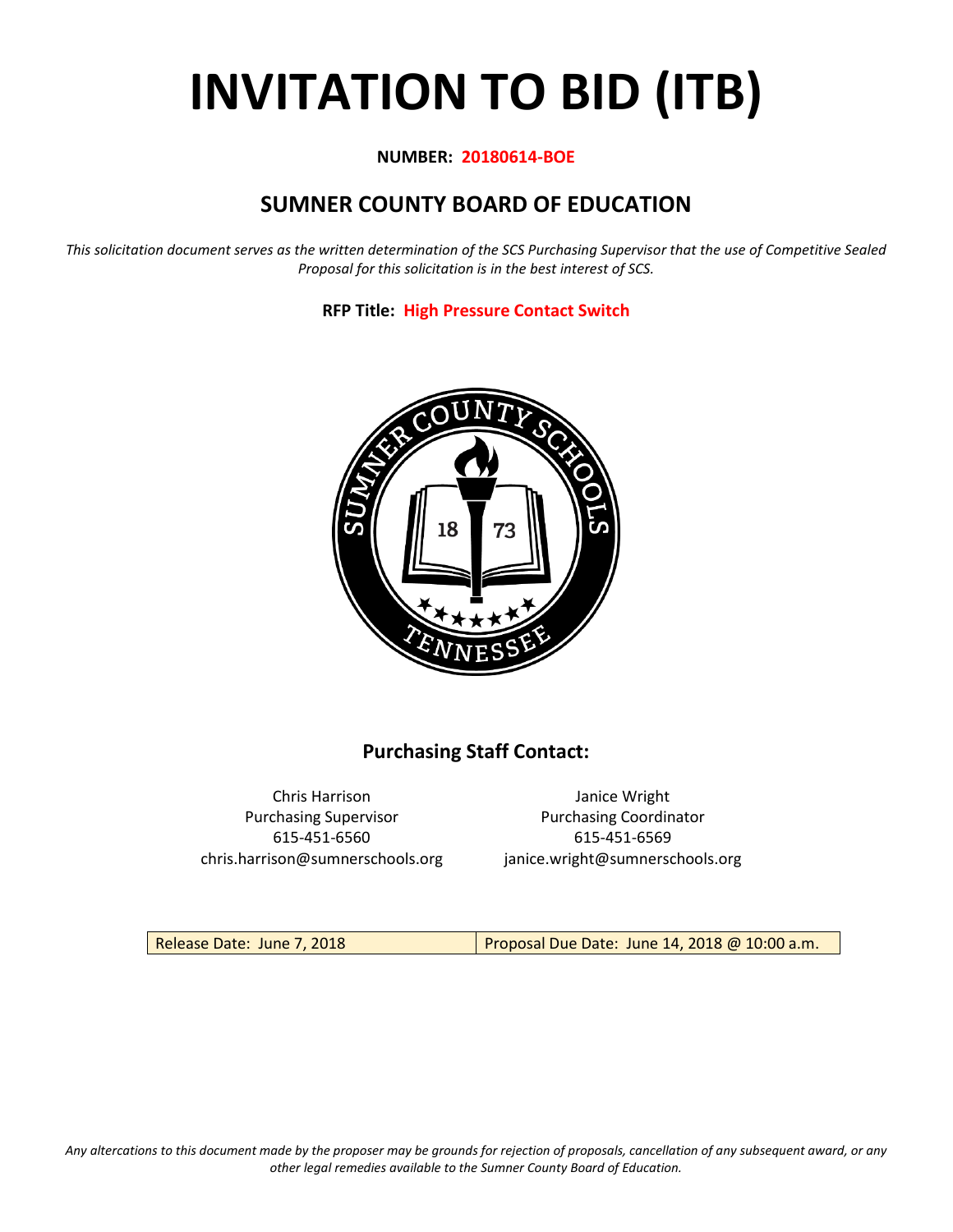# **NOTICE TO PROPOSERS**

There may be one or more amendments to this ITB. In order to receive communication for any such amendments issued specifically to this ITB, the proposer must provide the information requested below to the Sumner County Board of Education (SCS) Purchasing Department. The information may be sent by email to: Chris Harrison, Purchasing Supervisor, chris.harrison@sumnerschools.org. SCS will send amendments only to those proposers which complete and return this information in a timely manner.

| <b>ITB Number:</b>      | 20180614-BOE High Pressure Contact Switch                   |
|-------------------------|-------------------------------------------------------------|
| Company Name:           |                                                             |
| <b>Mailing Address:</b> |                                                             |
|                         |                                                             |
|                         |                                                             |
| Phone Number:           |                                                             |
| <b>Contact Person:</b>  | <u> 1989 - Johann Stoff, amerikansk politiker (d. 1989)</u> |
| Email Address:          |                                                             |
|                         |                                                             |
|                         |                                                             |
| <b>Printed Name:</b>    |                                                             |
| Date:                   |                                                             |

Emailed amendments will be sent in a Microsoft Word (Office for Windows) or Portable Document Format (pdf) format. Any alterations to the document made by the proposer may be grounds for rejection of proposal, cancellation of any subsequent award or any other legal remedies available to SCS.

Amendments will also be posted on the SCS website **https://sumnerschools.org/index.php/current-bids-and-rfps** and attached to the solicitation listing as a PDF or WORD file. Check the particular solicitation on the Current Bids and RFPs webpage for any posted amendments.

By completing and returning this form, the Proposer has expressed its intent to provide a proposal for **20180614-BOE High Pressure Contact Switch.**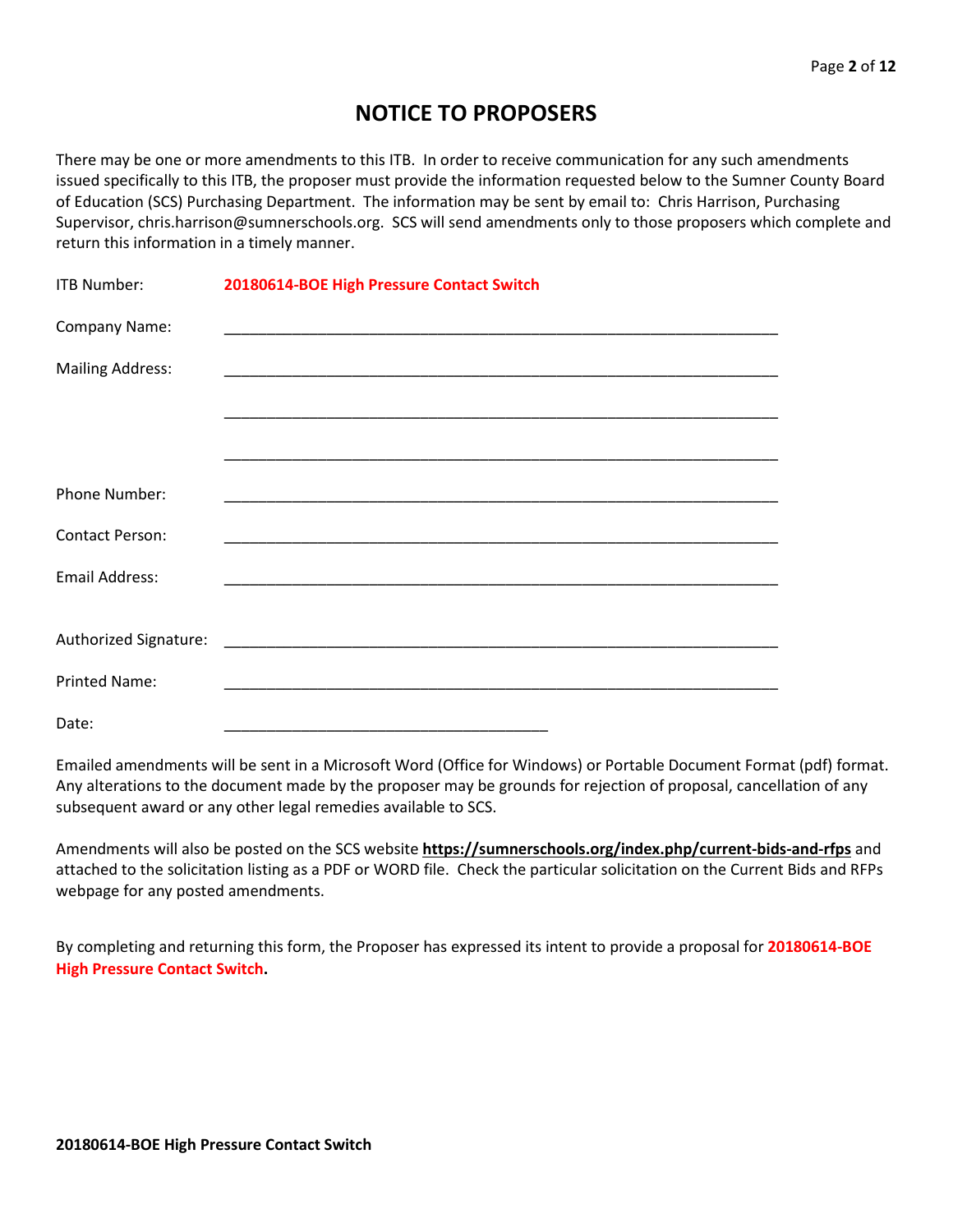# **TABLE OF CONTENTS**

- 1. Specification
- 2. Source Selection and Contract Award
- 3. Schedule of Events
- 4. Delivery of Proposals
- 5. Protests
- 6. New Vendors
- 7. Attachments
	- A. Bid Form/Certification
	- B. IRS Form W9
	- C. Attestation Re Personnel
	- D. Standard Terms and Conditions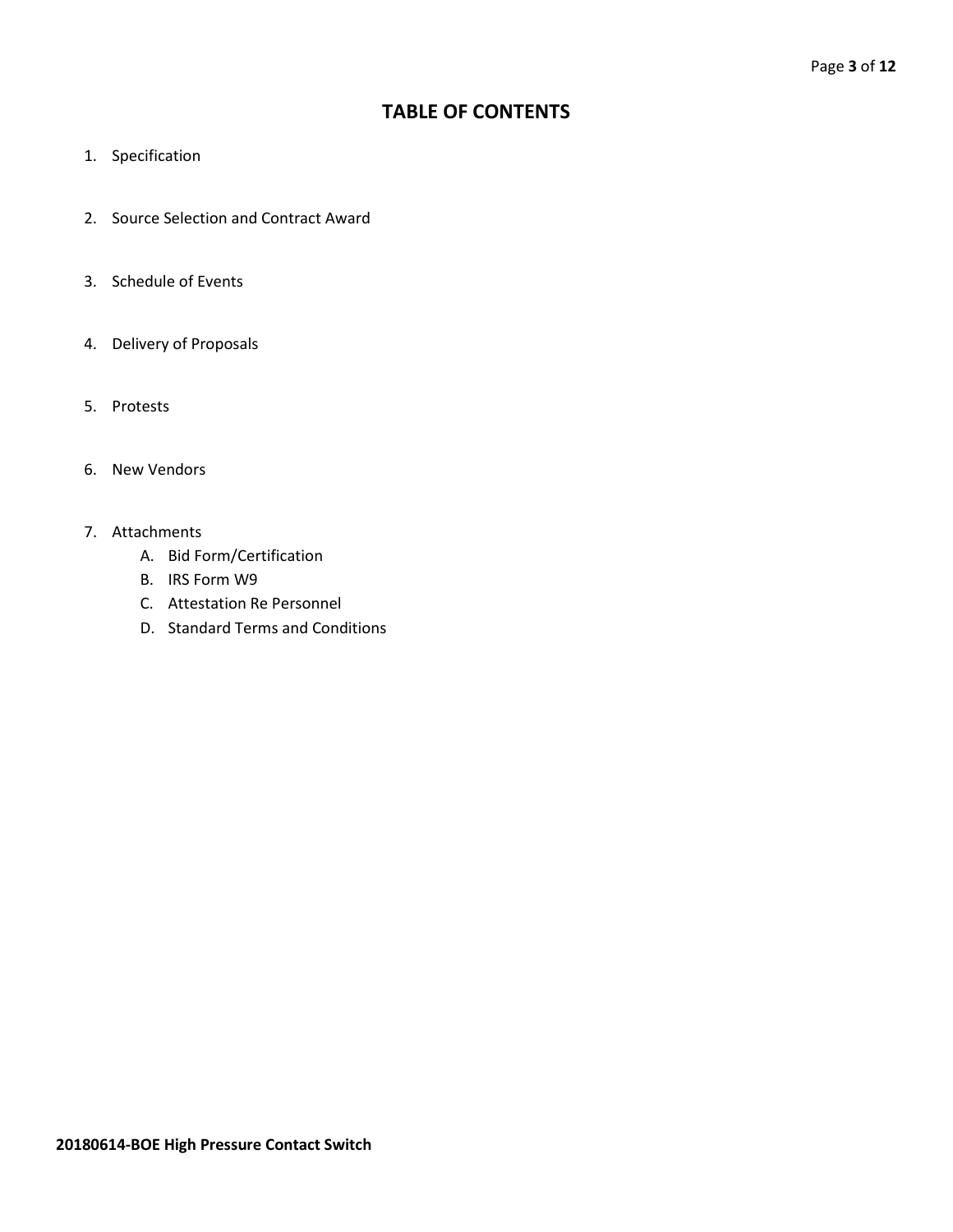1. Specification

SCS is accepting proposals for the purchase of a new or reconditioned high pressure contact switch. SCS shall not accept any alternates to the item listed below. A direct replacement is required. Installation shall be completed by SCS personnel. The Respondent must include the cost of delivery to SCS.

| Delivery Address: | Sumner County Board of Education |
|-------------------|----------------------------------|
|                   | 1500 Airport Road                |
|                   | Gallatin, TN 37066               |

#### **High Pressure Contact Switch**

| Currently Installed (preferred replacement) | <b>GE Industrial Solutions Cross Reference</b> |
|---------------------------------------------|------------------------------------------------|
| THPR3612G3TRT1                              | SHPRT5X3RL00080                                |

- Reconditioned products must carry a minimum of a 1-year warranty.
- 2. Source Selection and Contract Award
	- Award, if made, will be made to the proposer submitting the lowest cost proposal and whom is also determined to be Responsive.
		- o General Criteria to be determined "Responsive"
			- Does the proposal include all required information?
			- Does the proposal include completed attachment forms?
			- Was the proposal delivered on or before the stated deadline?
	- SCS reserves the right to reject any proposal that takes exception to the specifications unless prior approval is requested and granted by SCS.
	- Upon mutual agreement by both parties, SCS shall grant the right to extend the terms, conditions and prices of contract(s) awarded from this ITB to other Institutions (such as State, Local and/or Public Agencies) who express an interest in participating in any contract that results from this ITB. Each of the "piggyback" Institutions will issue their own purchasing documents for purchase of the goods/services. Proposer agrees that SCS shall bear no responsibility or liability for any agreements between Proposer and the other Institution(s) who desire to exercise this option.
- 3. Schedule of Events

| <b>RFP Issued</b>              | June 7, 2018  |
|--------------------------------|---------------|
| <b>RFP Submission DEADLINE</b> | June 14, 2018 |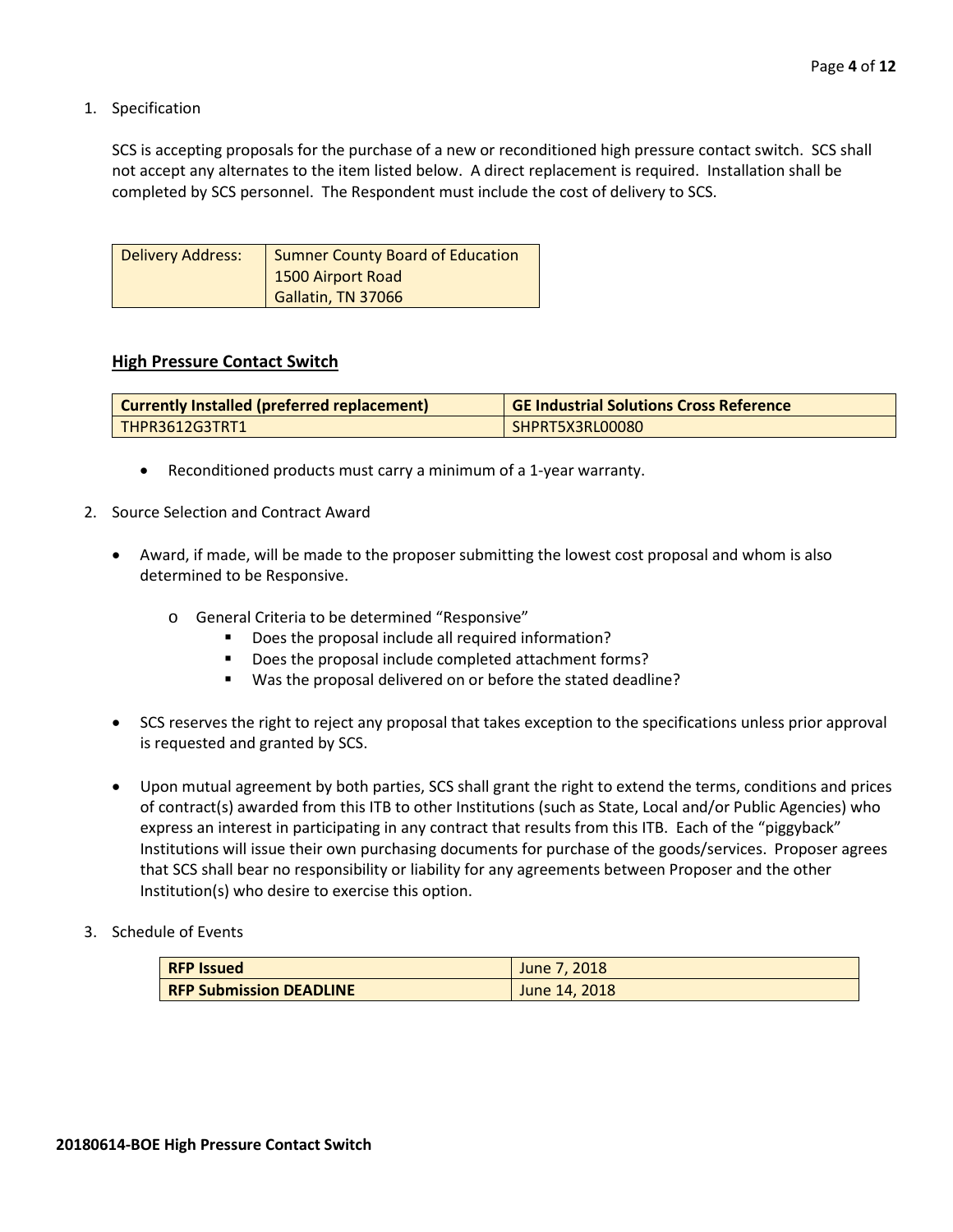## 4. Delivery of Proposals

Sealed proposals will be accepted until **June 14, 2018 @ 10:00 a.m. Local Time**. Proposals received after that time will be deemed invalid. Vendors mailing proposal packages must allow sufficient time to ensure receipt of their package by the time specified. There will be no exceptions. Proposals will be opened and read aloud. The reading of the bids will begin at **10:00 a.m. Local Time**.

Due to the nature of deliveries to the SCS Support Services Facility by carriers such as UPS, FedEx and such like; the proposal package will be accepted if the date and time on the delivery confirmation are indicated to be on or before the Proposal Deadline.

| Delivery Address: | Sumner County Board of Education |
|-------------------|----------------------------------|
|                   | Attn: Purchasing Supervisor      |
|                   | 1500 Airport Road                |
|                   | Gallatin, TN 37066               |

The package containing the proposal must be sealed and clearly marked on the outside of the package: **"20180614-BOE High Pressure Contact Switch" DO NOT OPEN**

## 5. Protests

In the event that any interested party finds any part of the listed specifications, terms or conditions to be discrepant, incomplete or otherwise questionable in any respect; it shall be the responsibility of the concerned party to notify the SCS Purchasing Office of such matters immediately upon receipt of the ITB. All notifications must be sent to the Purchasing Supervisor via email at [purchasing@sumnerschools.org.](mailto:purchasing@sumnerschools.org)

Any actual or prospective Proposer who is aggrieved in connection with the ITB or award of a contract may protest to the Purchasing Supervisor and/or the Sumner County Board of Education at its regularly scheduled meeting.

## 6. New Vendors

- To comply with Internal Revenue Service requirements, all vendors who perform any type of service are required to have a current IRS Form W-9 on file with the SCS Finance Department. It is a mandatory requirement to complete the IRS Form W-9 (Attachment 1) included in this RFP.
- To comply with the Tennessee Lawful Employment Act (50-1-702 and 50-1-703), non-employees (individuals paid directly by the employer in exchange for the individual's labor or services) must have on file one (1) of the following documents:
	- o A valid Tennessee driver's license or photo identification;
	- o A valid driver's license or photo identification from another state where the license requirements are at least as strict as those in Tennessee;
	- o A birth certificate issued by a U.S. state, jurisdiction or territory;
	- o A U.S. government issued certified birth certificate;

## **20180614-BOE High Pressure Contact Switch**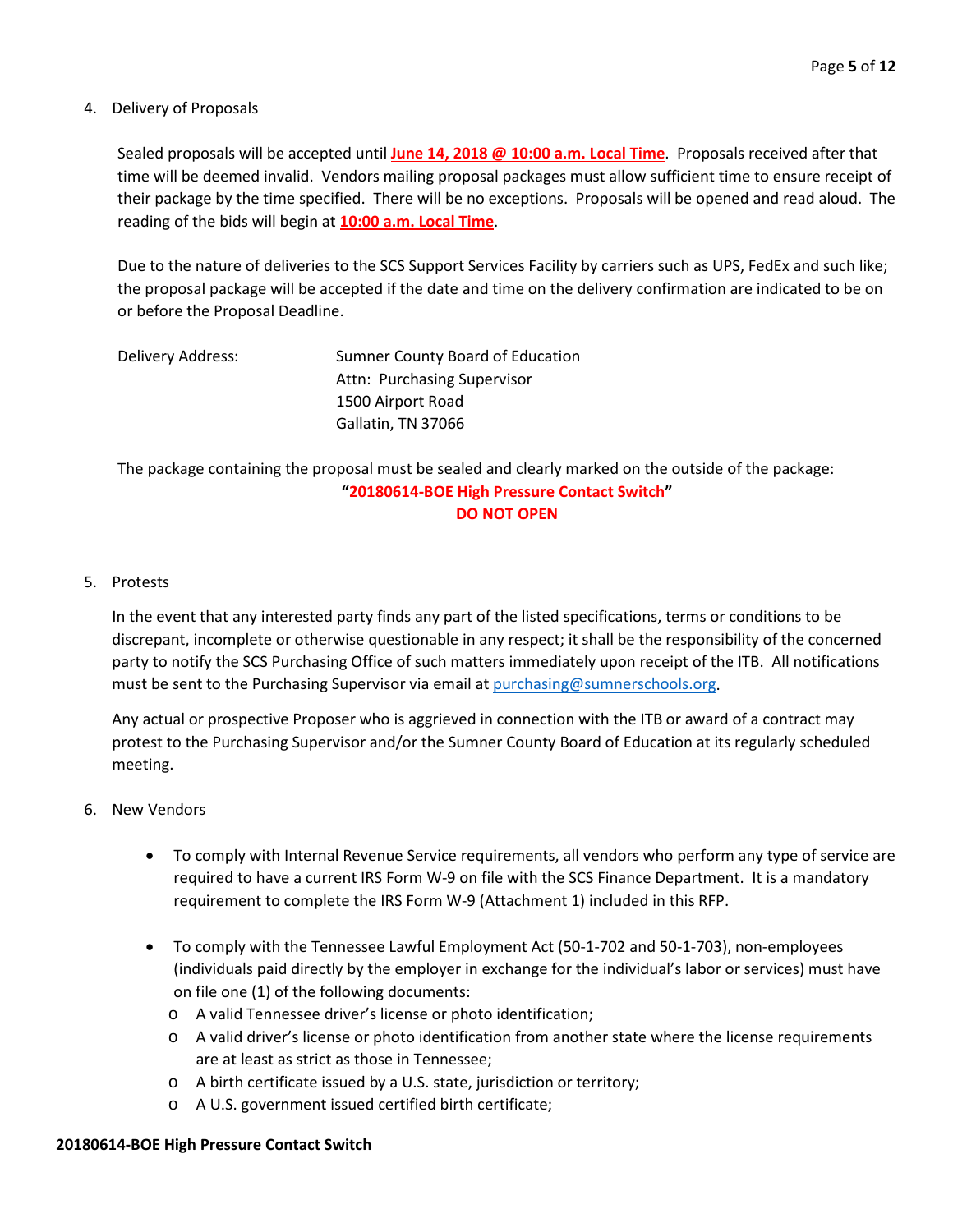- o A valid, unexpired U.S. passport;
- o A U.S. certificate of birth abroad (DS-1350 or FS-545)
- o A report of birth abroad of a U.S. citizen (FS-240);
- o A certificate of citizenship (N560 or N561);
- o A certificate of naturalization (N550, N570 or N578);
- o A U.S citizen identification card (I-197 or I-179); or
- o Valid alien registration documentation or other proof of current immigration registration recognized by the United States Department of Homeland Security that contains the individual's complete legal name and current alien admission number or alien file number (or numbers if the individual has more than one number).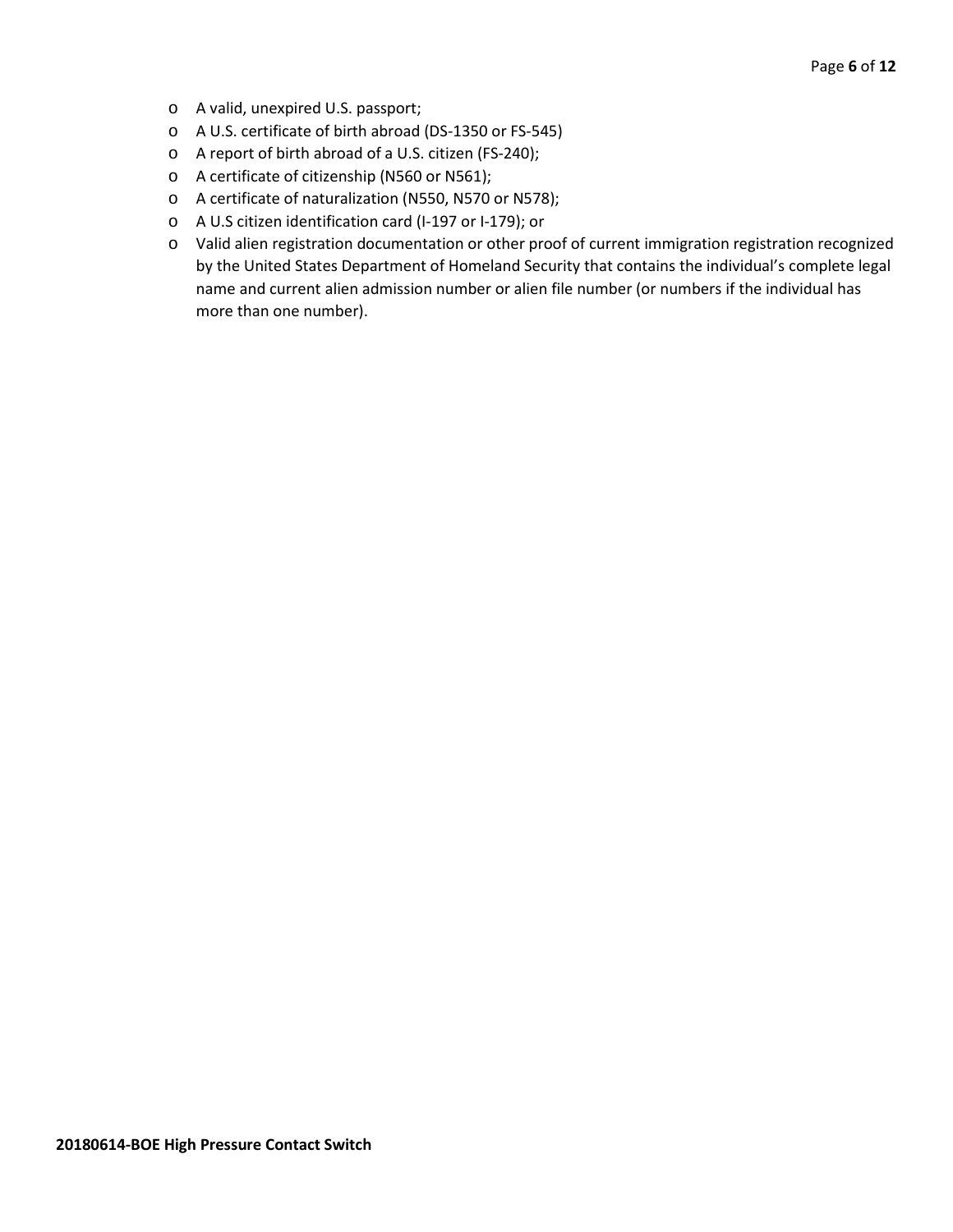## **7.A Bid Form**



Attn: Purchasing Supervisor 1500 Airport Road Gallatin, TN 37066

Date

By checking this box, Proposer agrees that SCS reserves the right to extend the terms, conditions and prices of this contract to other Institutions (such as State, Local and/or Public Agencies) who express an interest in participating in any contract that results from this ITB. Each of the piggyback Institutions will issue their own purchasing documents for the goods/service. Proposer agrees that SCS shall bear no responsibility or liability for any agreements between Proposer and the other Institution(s) who desire to exercise this option.

|                                                            | <b>UNIT PRICE</b> |
|------------------------------------------------------------|-------------------|
| GE High Pressure Contact Switch<br>Catalog Number: _______ |                   |
| <b>FREIGHT</b>                                             |                   |
| <b>TOTAL COST</b>                                          |                   |

| <b>AUTHORIZED SIGNATURE:</b> |  |
|------------------------------|--|
|                              |  |
| <b>PRINTED NAME:</b>         |  |
|                              |  |
| TITLE:                       |  |
| <b>COMPANY NAME:</b>         |  |
| <b>PHONE:</b>                |  |
| <b>EMAIL</b>                 |  |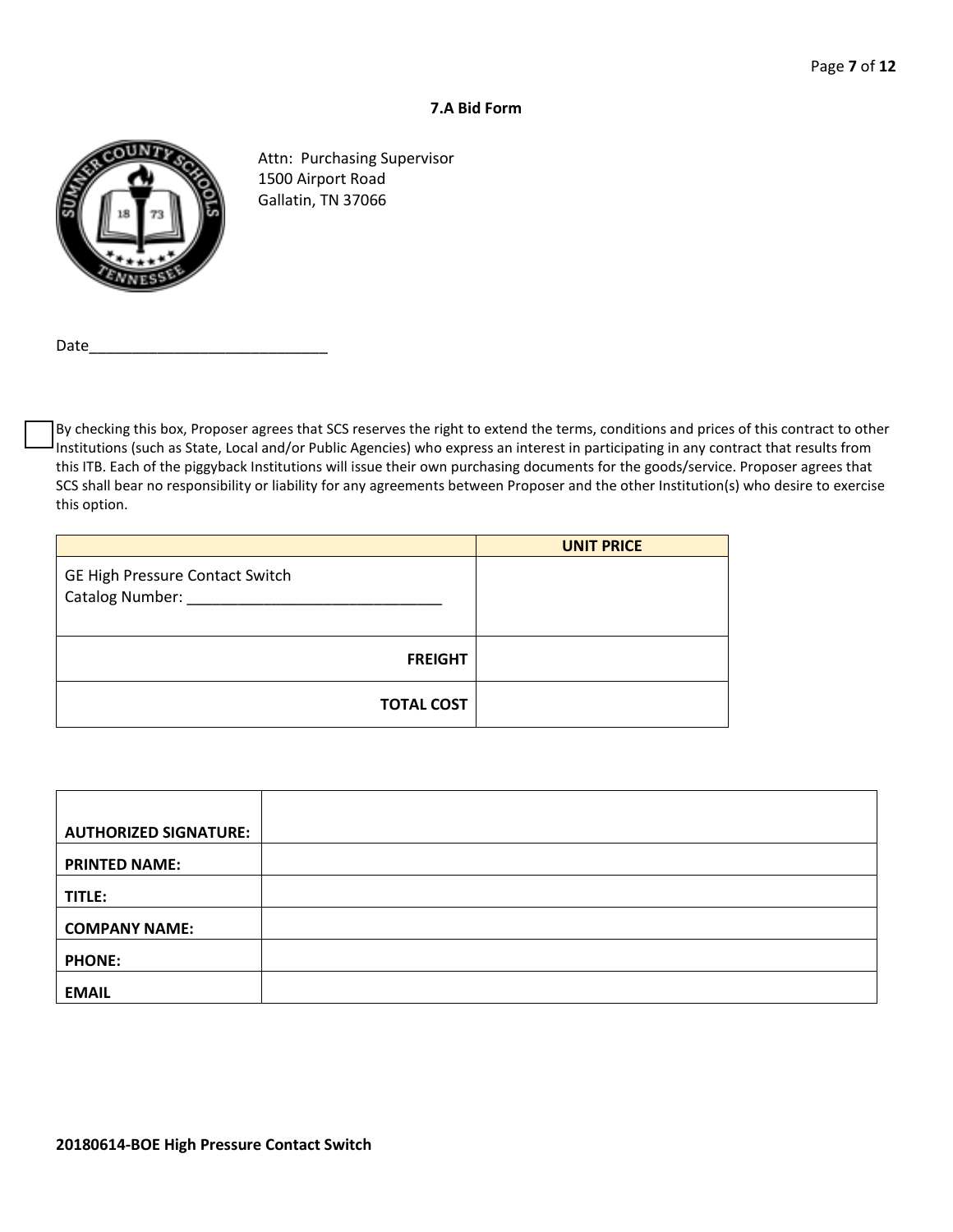## 7.B IRS Form W9

|                                                                                                                                                                                                                                                                                                                                                                                                                                                                                                                                                                                                                                                                                                                                                                                                                                                                                                                                                                             | <b>Request for Taxpayer</b><br><b>Identification Number and Certification</b><br>(Rev. December 2014)<br>Department of the Treasury<br>Internal Revenue Service<br>1 Name (as shown on your income tax return). Name is required on this line; do not leave this line blank. |                                                                                                                                                                                                                                                                                                                                                                                                                                                                                                                                                                                                                                                                                                                                                                                                                                                                                                                                                      |                                                                                                                                                                                                                                                                             |                            |  | Give Form to the<br>requester. Do not<br>send to the IRS. |  |
|-----------------------------------------------------------------------------------------------------------------------------------------------------------------------------------------------------------------------------------------------------------------------------------------------------------------------------------------------------------------------------------------------------------------------------------------------------------------------------------------------------------------------------------------------------------------------------------------------------------------------------------------------------------------------------------------------------------------------------------------------------------------------------------------------------------------------------------------------------------------------------------------------------------------------------------------------------------------------------|------------------------------------------------------------------------------------------------------------------------------------------------------------------------------------------------------------------------------------------------------------------------------|------------------------------------------------------------------------------------------------------------------------------------------------------------------------------------------------------------------------------------------------------------------------------------------------------------------------------------------------------------------------------------------------------------------------------------------------------------------------------------------------------------------------------------------------------------------------------------------------------------------------------------------------------------------------------------------------------------------------------------------------------------------------------------------------------------------------------------------------------------------------------------------------------------------------------------------------------|-----------------------------------------------------------------------------------------------------------------------------------------------------------------------------------------------------------------------------------------------------------------------------|----------------------------|--|-----------------------------------------------------------|--|
| 2 Business name/disregarded entity name, if different from above<br><b>CU</b><br>page<br>4 Exemptions (codes apply only to<br>3 Check appropriate box for federal tax classification; check only one of the following seven boxes:<br>certain entities, not individuals; see<br>S Corporation Partnership<br>$\Box$ C Corporation<br>Trust/estate<br>Individual/sole proprietor or<br>instructions on page 3):<br>single-member LLC<br>Exempt payee code (if any)<br>Limited liability company. Enter the tax classification (C=C corporation, S=S corporation, P=partnership) ▶<br>Exemption from FATCA reporting                                                                                                                                                                                                                                                                                                                                                          |                                                                                                                                                                                                                                                                              |                                                                                                                                                                                                                                                                                                                                                                                                                                                                                                                                                                                                                                                                                                                                                                                                                                                                                                                                                      |                                                                                                                                                                                                                                                                             |                            |  |                                                           |  |
| Specific Instructions on<br>Print or type<br>Note. For a single-member LLC that is disregarded, do not check LLC; check the appropriate box in the line above for<br>the tax classification of the single-member owner.<br>code (if any)<br>Other (see instructions) ▶<br>5 Address (number, street, and apt. or suite no.)<br>Requester's name and address (optional)<br>6 City, state, and ZIP code<br>See                                                                                                                                                                                                                                                                                                                                                                                                                                                                                                                                                                |                                                                                                                                                                                                                                                                              |                                                                                                                                                                                                                                                                                                                                                                                                                                                                                                                                                                                                                                                                                                                                                                                                                                                                                                                                                      | (Applies to accounts maintained outside the U.S.)                                                                                                                                                                                                                           |                            |  |                                                           |  |
|                                                                                                                                                                                                                                                                                                                                                                                                                                                                                                                                                                                                                                                                                                                                                                                                                                                                                                                                                                             |                                                                                                                                                                                                                                                                              | 7 List account number(s) here (optional)                                                                                                                                                                                                                                                                                                                                                                                                                                                                                                                                                                                                                                                                                                                                                                                                                                                                                                             |                                                                                                                                                                                                                                                                             |                            |  |                                                           |  |
| Part I<br><b>Taxpayer Identification Number (TIN)</b><br><b>Social security number</b><br>Enter your TIN in the appropriate box. The TIN provided must match the name given on line 1 to avoid<br>backup withholding. For individuals, this is generally your social security number (SSN). However, for a<br>resident alien, sole proprietor, or disregarded entity, see the Part I instructions on page 3. For other<br>entities, it is your employer identification number (EIN). If you do not have a number, see How to get a<br>TIN on page 3.<br>or<br><b>Employer identification number</b><br>Note. If the account is in more than one name, see the instructions for line 1 and the chart on page 4 for<br>quidelines on whose number to enter.<br>-                                                                                                                                                                                                              |                                                                                                                                                                                                                                                                              |                                                                                                                                                                                                                                                                                                                                                                                                                                                                                                                                                                                                                                                                                                                                                                                                                                                                                                                                                      |                                                                                                                                                                                                                                                                             |                            |  |                                                           |  |
| Part II                                                                                                                                                                                                                                                                                                                                                                                                                                                                                                                                                                                                                                                                                                                                                                                                                                                                                                                                                                     | Certification                                                                                                                                                                                                                                                                |                                                                                                                                                                                                                                                                                                                                                                                                                                                                                                                                                                                                                                                                                                                                                                                                                                                                                                                                                      |                                                                                                                                                                                                                                                                             |                            |  |                                                           |  |
| Under penalties of perjury, I certify that:<br>1. The number shown on this form is my correct taxpayer identification number (or I am waiting for a number to be issued to me); and<br>2. I am not subject to backup withholding because: (a) I am exempt from backup withholding, or (b) I have not been notified by the Internal Revenue<br>Service (IRS) that I am subject to backup withholding as a result of a failure to report all interest or dividends, or (c) the IRS has notified me that I am<br>no longer subject to backup withholding; and                                                                                                                                                                                                                                                                                                                                                                                                                  |                                                                                                                                                                                                                                                                              |                                                                                                                                                                                                                                                                                                                                                                                                                                                                                                                                                                                                                                                                                                                                                                                                                                                                                                                                                      |                                                                                                                                                                                                                                                                             |                            |  |                                                           |  |
| 3. I am a U.S. citizen or other U.S. person (defined below); and<br>4. The FATCA code(s) entered on this form (if any) indicating that I am exempt from FATCA reporting is correct.<br>Certification instructions. You must cross out item 2 above if you have been notified by the IRS that you are currently subject to backup withholding<br>because you have failed to report all interest and dividends on your tax return. For real estate transactions, item 2 does not apply. For mortgage<br>interest paid, acquisition or abandonment of secured property, cancellation of debt, contributions to an individual retirement arrangement (IRA), and<br>generally, payments other than interest and dividends, you are not required to sign the certification, but you must provide your correct TIN. See the<br>instructions on page 3.                                                                                                                             |                                                                                                                                                                                                                                                                              |                                                                                                                                                                                                                                                                                                                                                                                                                                                                                                                                                                                                                                                                                                                                                                                                                                                                                                                                                      |                                                                                                                                                                                                                                                                             |                            |  |                                                           |  |
| Sign<br>Here                                                                                                                                                                                                                                                                                                                                                                                                                                                                                                                                                                                                                                                                                                                                                                                                                                                                                                                                                                | Signature of<br>U.S. person $\blacktriangleright$                                                                                                                                                                                                                            |                                                                                                                                                                                                                                                                                                                                                                                                                                                                                                                                                                                                                                                                                                                                                                                                                                                                                                                                                      |                                                                                                                                                                                                                                                                             | Date $\blacktriangleright$ |  |                                                           |  |
|                                                                                                                                                                                                                                                                                                                                                                                                                                                                                                                                                                                                                                                                                                                                                                                                                                                                                                                                                                             | <b>General Instructions</b>                                                                                                                                                                                                                                                  | Section references are to the Internal Revenue Code unless otherwise noted.<br>Future developments. Information about developments affecting Form W-9 (such<br>as legislation enacted after we release it) is at www.irs.gov/fw9.                                                                                                                                                                                                                                                                                                                                                                                                                                                                                                                                                                                                                                                                                                                    | ● Form 1098 (home mortgage interest), 1098-E (student loan interest), 1098-T<br>(tuition)<br>· Form 1099-C (canceled debt)<br>· Form 1099-A (acquisition or abandonment of secured property)<br>Use Form W-9 only if you are a U.S. person (including a resident alien), to |                            |  |                                                           |  |
| <b>Purpose of Form</b><br>An individual or entity (Form W-9 requester) who is required to file an information<br>return with the IRS must obtain your correct taxpayer identification number (TIN)<br>which may be your social security number (SSN), individual taxpayer identification<br>number (ITIN), adoption taxpayer identification number (ATIN), or employer<br>identification number (EIN), to report on an information return the amount paid to<br>you, or other amount reportable on an information return. Examples of information<br>returns include, but are not limited to, the following:<br>· Form 1099-INT (interest earned or paid)<br>. Form 1099-DIV (dividends, including those from stocks or mutual funds)<br>* Form 1099-MISC (various types of income, prizes, awards, or gross proceeds)<br>. Form 1099-B (stock or mutual fund sales and certain other transactions by<br>brokers)<br>· Form 1099-S (proceeds from real estate transactions) |                                                                                                                                                                                                                                                                              | provide your correct TIN.<br>If you do not return Form W-9 to the requester with a TIN, you might be subject<br>to backup withholding. See What is backup withholding? on page 2.<br>By signing the filled-out form, you:<br>1. Certify that the TIN you are giving is correct (or you are waiting for a number<br>to be issued).<br>2. Certify that you are not subject to backup withholding, or<br>3. Claim exemption from backup withholding if you are a U.S. exempt payee. If<br>applicable, you are also certifying that as a U.S. person, your allocable share of<br>any partnership income from a U.S. trade or business is not subject to the<br>withholding tax on foreign partners' share of effectively connected income, and<br>4. Certify that FATCA code(s) entered on this form (if any) indicating that you are<br>exempt from the FATCA reporting, is correct. See What is FATCA reporting? on<br>page 2 for further information. |                                                                                                                                                                                                                                                                             |                            |  |                                                           |  |
|                                                                                                                                                                                                                                                                                                                                                                                                                                                                                                                                                                                                                                                                                                                                                                                                                                                                                                                                                                             | . Form 1099-K (merchant card and third party network transactions)                                                                                                                                                                                                           |                                                                                                                                                                                                                                                                                                                                                                                                                                                                                                                                                                                                                                                                                                                                                                                                                                                                                                                                                      |                                                                                                                                                                                                                                                                             |                            |  |                                                           |  |

Cat. No. 10231X

Form W-9 (Rev. 12-2014)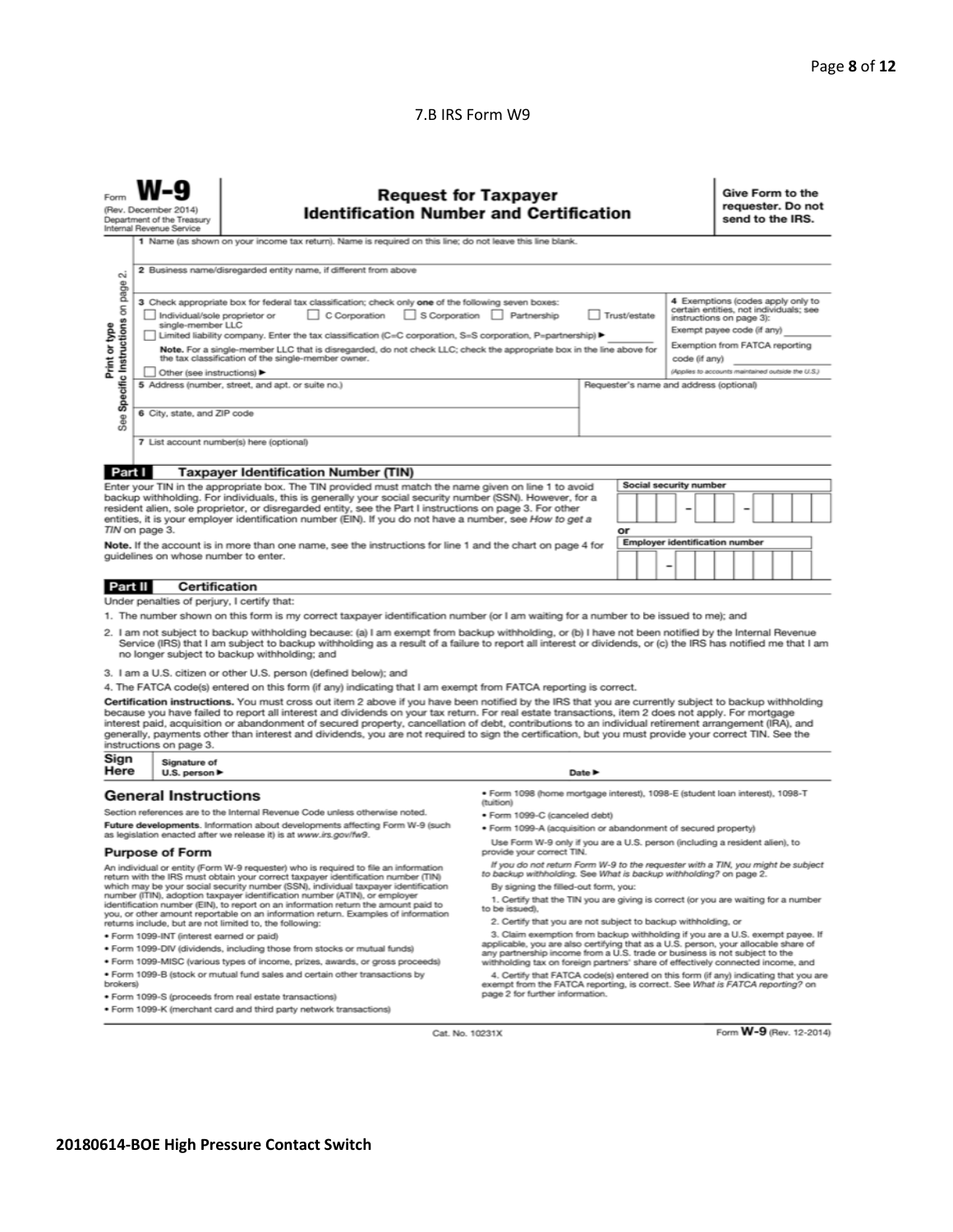## **ATTACHMENT 7.C – Attestation Re Personnel**

# **ATTESTATION RE PERSONNEL USED IN CONTRACT PERFORMANCE**

| CONTRACTOR LEGAL ENTITY NAME:                                          |  |
|------------------------------------------------------------------------|--|
| FEDERAL EMPLOYER IDENTIFICATION NUMBER:<br>(or Social Security Number) |  |

**The Contractor, identified above, does hereby attest, certify, warrant and assure that the Contractor shall not knowingly utilize the services of an illegal immigrant in the performance of this Contract and shall not knowingly utilize the services of any subcontractor who will utilize the services of an illegal immigrant in the performance of this Contract, T.C.A. § 12-3-309.**

SIGNATURE & DATE:

*NOTICE: This attestation MUST be signed by an individual empowered to contractually bind the Contractor.*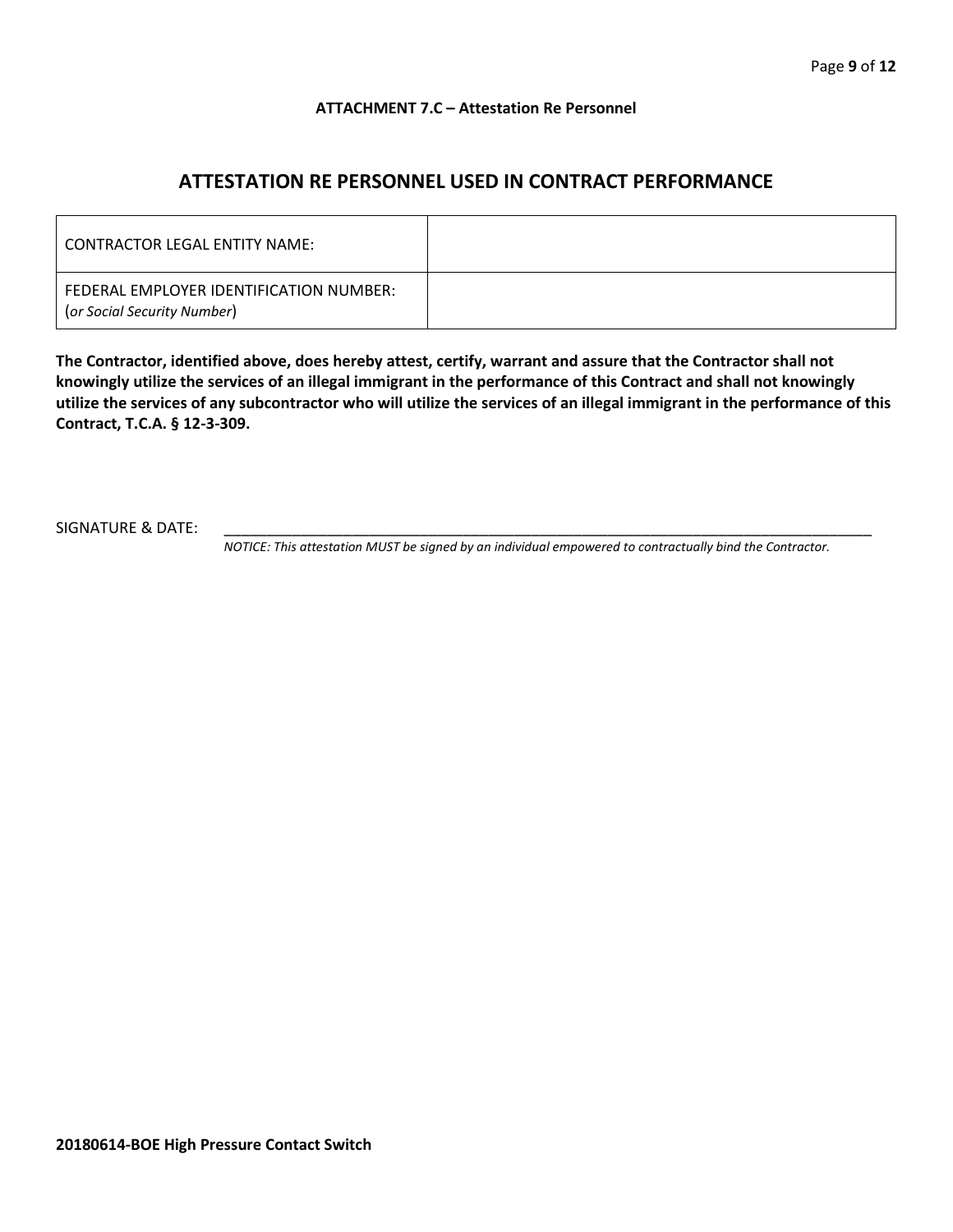## **ATTACHMENT 7.D – Standard Terms & Conditions SUMNER COUNTY BOARD OF EDUCATION (SCS)**

#### **1. PREPARATION AND SUBMISSION OF BID.**

- **a.** Failure to examine any drawings**,** specifications, or instructions will be at the proposer's risk. Any deviation from the stated terms, conditions and specifications must be coordinated with and approved in writing by the SCS Purchasing Supervisor.
- **b.** ITB SUBMITTAL / SIGNATURE: Proposal shall give the full name and business address of the bidder. If the proposer is a corporation, the name shall be stated as it is in the corporate charter. Proposals must be signed in ink by the proposer's authorized agent. Unsigned proposals will be rejected. Proposals are to be sealed and the outside of the envelope is to reference the ITB number. The person signing the proposal must show their title, and if requested by SCS, must furnish satisfactory proof of his or her authority to bind his or her company in contract. Proposer understands that by submitting a proposal with an authorized signature, it shall constitute an offer to SCS. Proposals must be typewritten or in ink; otherwise they may not be considered. Purchase orders will be issued to the firm name appearing on the W9. Facsimile responses will not be considered.
- **c.** SCS is not responsible for any costs incurred by any vendor pursuant to the ITB. The vendor shall be responsible for all costs incurred in connection with the preparation and submission of its proposal.
- **d.** All proposers must be in compliance with T.C.A. § 62-6-119 at the time of proposal submission and provide evidence of compliance with the applicable provisions of the chapter before such proposal may be considered.
- **e.** Proposals are to be received in the location designated in the ITB no later than the specified date and time. Late submissions will NOT be opened or considered.
- **f.** No erasures permitted. Errors may be crossed out and corrections printed in ink or typewritten adjacent to error and must be initialed in ink by person signing the proposal.
- **g.** Specifications: Reference to available specifications shall be sufficient to make the terms of the specifications binding on the proposer. The use of the name of a manufacturer, or any special brand or make in describing an item does not restrict the proposer to that manufacturer or specific article, unless specifically stated. Comparable products of other manufacturers will be considered if proof of compatibility is contained in the proposal. Proposers are required to notify SCSs Purchasing Supervisor whenever specifications/procedures are not perceived to be fair and open. The articles on which the proposals are submitted must be equal or superior to that specified. Informative and Descriptive Literature: The proposer must show brand or trade names of the articles proposed, when applicable. It shall be the responsibility of the vendor, including vendors whose product is referenced, to furnish with the proposal such specifications, catalog pages, brochures or other data as will provide an adequate basis for determining the quality and functional capabilities of the product offered. Failure to provide this data may be considered valid justification for rejection of proposal.
- **h.** Samples: Samples of items when called for, must be furnished free of expense, and if not destroyed will, upon vendor's request within ten (10) days of proposal opening, be returned at the proposer's expense. Each sample must be labeled with the proposer's name, manufacturer's brand name and number, ITB number and item reference.
- **i.** Time of Performance: The number of calendar days in which delivery is to be made after receipt of order shall be stated in the proposal and may be a factor in making an award, price notwithstanding. If no delivery time is stated in the proposal, proposer agrees that delivery is to be made within two weeks (10 business days) of order.
- **j.** Transportation and delivery charges should be included in the price and be fully prepaid by the vendor to the destination specified in the ITB. Proposal prices shall include delivery of all items F.O.B. destination.
- **k.** New materials and supplies must be delivered unless otherwise specifically stated in the ITB.
- **l.** Alternate/multiple proposals will not be considered unless specifically called for in the ITB.
- **m.** Only proposals submitted on ITB forms furnished by SCS will be considered.
- **n.** By signing the ITB where indicated, the proposer agrees to strictly abide by all local, state and federal statutes and regulations. The proposer further certifies that this proposal is made without collusion or fraud.
- **o.** Error in Proposal. In case of error in the extension of prices in the proposal, the unit price will govern. Late submissions will NOT be opened or considered. Proposers are cautioned to verify their proposals before submission, as amendments received after the ITB deadline will not be considered. No proposal shall be altered, amended or withdrawn after opening. After proposal opening, a proposer may withdraw a proposal only when there is obvious clerical error such as a misplaced decimal point, or when enforcement of the proposal would impose unconscionable hardship due to an error in the proposal resulting in a quotation substantially below the other proposals received. Proposal withdrawals will be considered only upon written request of the proposer.

#### **20180614-BOE High Pressure Contact Switch**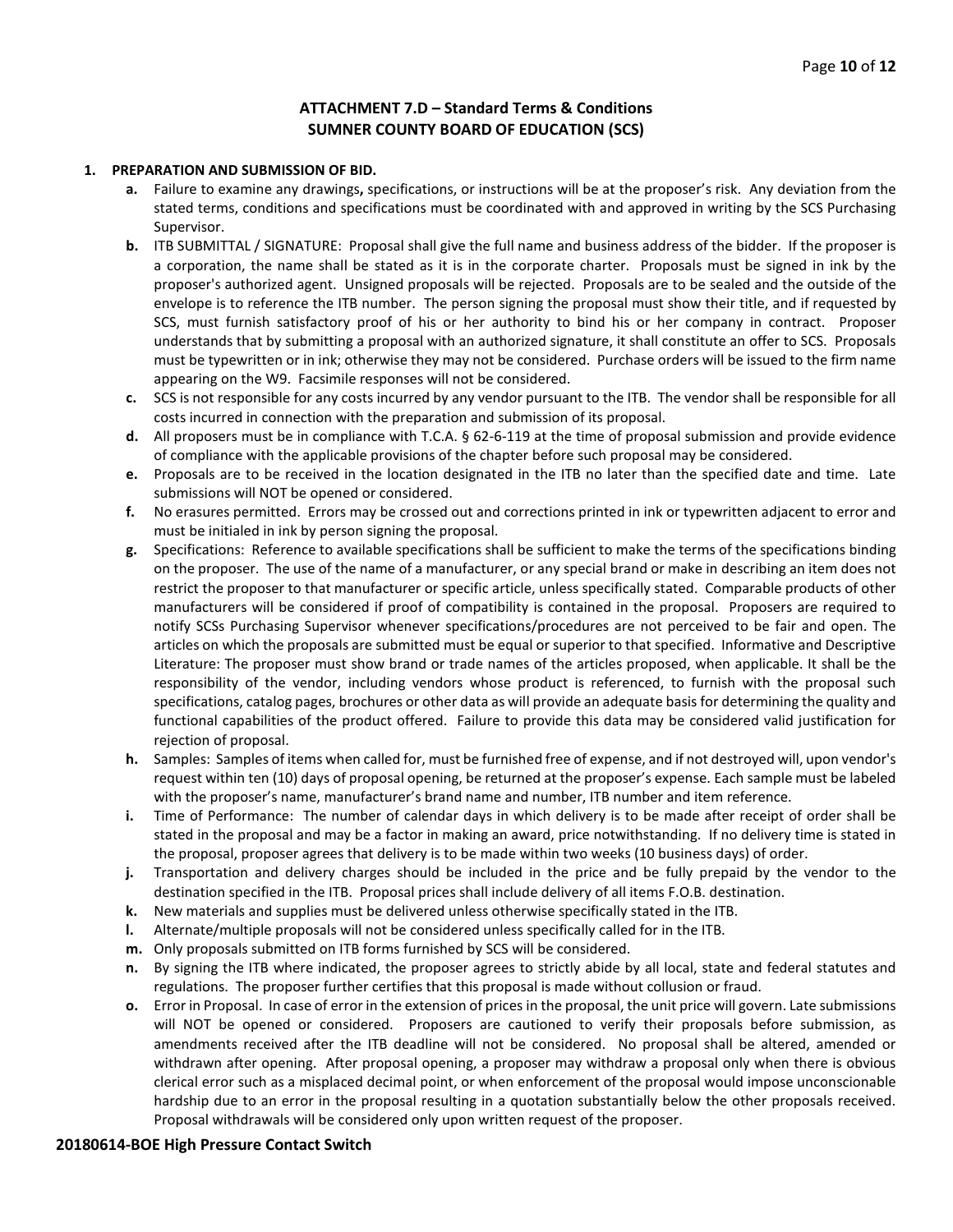- **2. OPEN RECORDS.** In order to comply with the provisions of the Tennessee Open Records Act, all proposals will be publicly opened and are subject to public inspection after the award upon written request. Proposers may be present at ITB opening. Summary information will be posted the SCS website, www.sumnerschools.org under the Invitation to Bid link.
- **3. ACCEPTANCE AND AWARD.** SCS reserves the right to reject any and all proposals and to waive any informality in proposals and, unless otherwise specified by the proposers to accept any item in the proposal. Action to reject all proposals shall be taken for unreasonably high prices, errors in the bid documents, cessation of need, unavailability of funds, or any other reason approved by SCS.
	- **a.** Contracts and purchases will be made with the lowest, responsive, responsible, qualified proposer. The quality of the articles to be supplied, their conformity with the specifications, their suitability to the requirements of the Institution, cash discount offered, and the delivery terms will be taken into consideration.
	- **b.** Any deviation from these stated terms, specifications and conditions must be coordinated with and approved in writing by the Purchasing Supervisor.
	- **c.** Prices quoted on the response (if any) are to be considered firm and binding until the said equipment, supplies or services are in the possession of SCS.
	- **d.** SCS reserves the right to order more or less than the quantity listed in the proposal.
	- **e.** If a proposal fails to state a time within which a proposal must be accepted, it is understood and agreed that SCS shall have ninety (90) days to accept.
	- **f.** No purchase or contract is authorized or valid until the issuance of a SCS purchase order in accordance with SCS policy. No SCS employee is authorized to purchase equipment, supplies or services prior to the issuance of such a purchase order.
	- **g.** The contract may not be assigned without written SCS consent.
	- **h.** If the appropriate space is marked on the ITB, other Institutions (such as State, Local and/or Public Agencies) may purchase off the contract during the same period as SCS.
	- **i.** The awarded proposer will be required to post a performance and payment bond in the amount of 25% of the contract price if it exceeds \$100,000 as stated by T.C.A. §12-4-201.
	- **j.** If the project cost is in excess of \$25,000 a performance bond must be secured by the requesting part in an amount equal to the market improvement value.
- **4. PAYMENT**. Payment terms must be specified in the proposal, including any discounts for early payment. Partial payments will not be approved unless justification for such payment can be shown. Terms will be NET 30 days. Payment will not be made until the conditions and specifications of the ITB are inspected and approved as conforming by persons appointed by SCS.
- **5. DEFAULT OF SELECTED VENDOR.** In case of vendor default, SCS may procure the articles or services from other sources and hold the defaulting vendor responsible for any resulting cost. If the awarded vendor violates any terms of their proposal, the contract, SCS policy or any law, they may be disqualified from submitting proposals for a period of two years for minor violations or longer for major violations. Proposals from disqualified bidders will not be accepted during the period of disqualification.
- **6. INSPECTION OF PURCHASES.** Articles received which are not equivalent will not be accepted and will be picked up by the vendor or returned to vendor, shipping charges collect. SCS shall have a reasonable period in which to inspect and accept or reject materials without liability. If necessity requires SCS to use nonconforming materials, an appropriate reduction in payment may be made.
- **7. TAXES.** SCS is tax exempt; do not include taxes in quotation. Vendors making improvements or additions to or performing repair work on real property for SCS are liable for any applicable sales or use tax on tangible personal property used in connection with the contract or furnished to vendors by the state for use under the contract.
- **8. NONDISCRIMINATION.** SCS is an equal opportunity employer. SCS and bidder agree to comply with Titles VI and VII of the Civil Rights Act of 1964, Title IX of the Education Amendments of 1972, Section 504 of the Rehabilitation Act of 1973, Executive Order 11,246, the Americans with Disabilities Act of 1990 and the related regulations to each. Each party assures that it will not discriminate against any individual including, but not limited to employees or applicants for employment and/or students, because of race, religion, creed, color, sex, age, disability, veteran status or national origin. In the event that any claims should arise with regards to violations of any such local, state or federal law, statues, rule or regulations, the vendor will indemnify and hold SCS harmless for any damages, including court costs or attorney fees, which might be incurred.

#### **20180614-BOE High Pressure Contact Switch**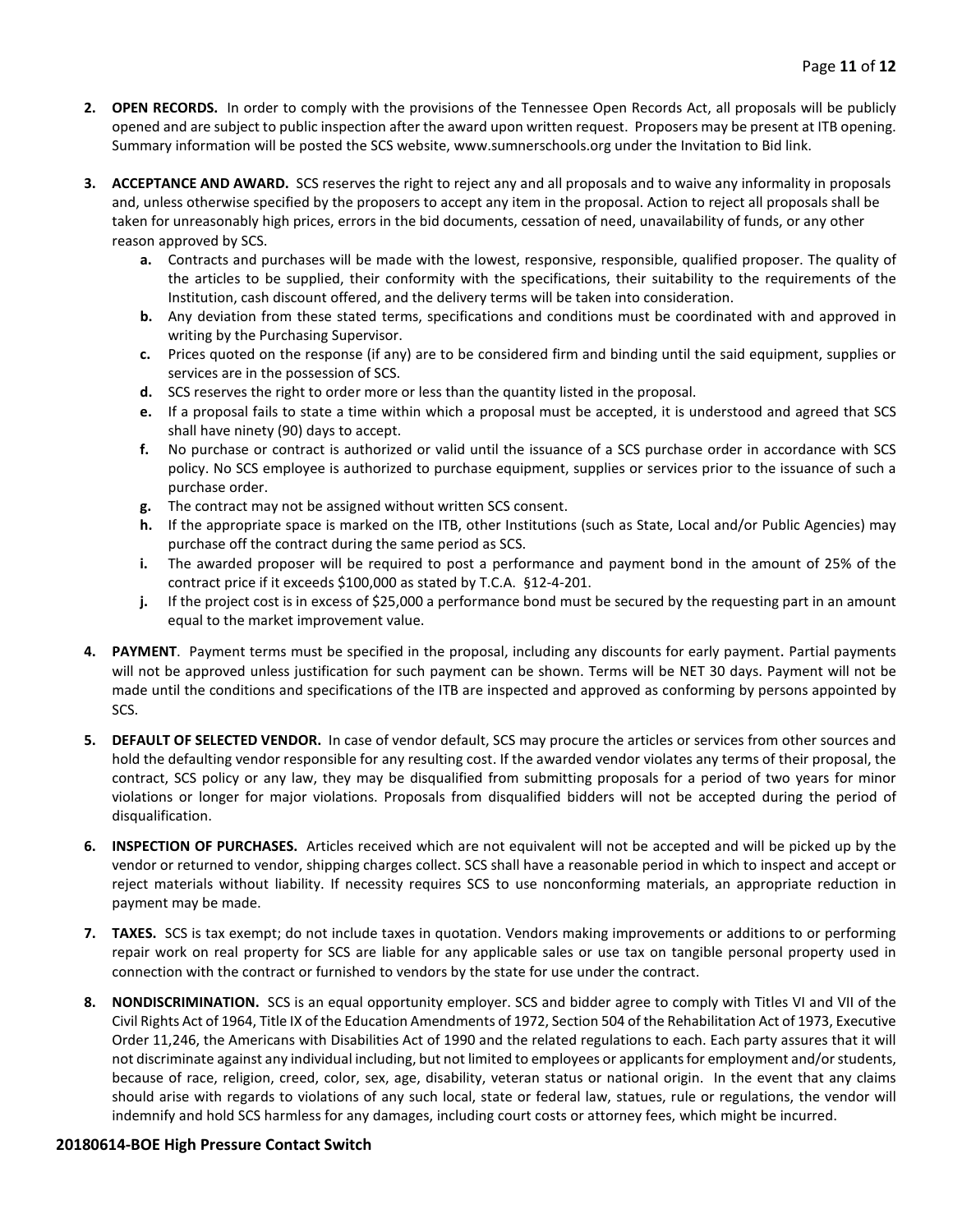- **9. PROHIBITIONS/NO VENDOR CONTRACT FORM.** Acceptance of gifts from vendors is prohibited. T.C.A. §12-4-106. The contract documents for purchase under this ITB shall consist of the successful proposer's proposal and SCSs purchase order. **The proposer may request exceptions to terms and conditions and/or request SCS to accept other terms and conditions by means of subsequent documents such as invoices, warranty agreements, license agreements, etc. All subsequent documents shall be open to revision for impermissible language. SCS reserves the right to render the proposal unresponsive and subject the proposal to rejection if successful terms cannot be negotiated.**
- **10. PROHIBITION ON HIRING ILLEGAL IMMIGRANTS.** Tennessee Public Chapter No. 878 of 2006, T.C.A. §12-3-309, requires that Contractor attest in writing that Contractor will not knowingly utilize the services of illegal immigrants in the performance of this Contract and will not knowingly utilize the services of any subcontractor, if permitted under this Contract, who will utilize the services of illegal immigrants in the performance of this Contract. The attestation shall be made on the form, Attestation re Personnel Used in Contract Performance ("the Attestation"), which is attached and hereby incorporated by this reference.
- **11. SALES AND USE TAX.** Before the Purchase Order/Contract resulting from this ITB is signed, the apparent successful proposer must be registered with the Department of Revenue for the collection of Tennessee sales and use tax as required by T.C.A. §12-3-306.
- **12. ASSIGNMENT.** Neither the vendor nor SCS may assign this agreement without prior written consent of the other party.
- **13. LIABILITIES.** The vendor shall indemnify SCS against liability for any suits, actions or claims of any character arising from or relating to the performance under this agreement by the vendor or its subcontractors. SCS has no obligation for the payment of any judgement or the settlement of any claim made against the vendor or its subcontractors as a result of obligations under this contract.
- **14. APPLICABLE LAW.** Any contract shall be interpreted under the laws and statutes of the State of Tennessee. SCS does not enter into contracts which provide for mediation or arbitration. Any action arising from any contract made from this RFP shall be brought in the state courts in Sumner County, TN or in the United States Federal District Court for the Middle District of Tennessee.

Additionally, it is a violation of state statutes to purchase materials, supplies, services or any other item from a vendor that is a commissioner, official, employee or board member that has any financial or beneficial interest in such transaction, T.C.A. §12-4-101.

- **15. FUNDS**. The Proposer understands and accepts the non-appropriation of funds provision of SCS.
- **16. DATA PRIVACY AND SECURITY**. Personal Information (PI) includes but is not limited to that information protected by HIPAA, the HITECH Act, FERPA, or Gramm-Leach-Bliley) or such information which would allow a third party to gain access to the personal, medical or financial records of any of any party. Vendor represents and warrants that its collection, access, use, storage, disposal and disclosure of PI complies with all applicable federal and state privacy and data protection laws. Vendor represents and warrants that Vendor will maintain compliance with the SSAE 16 standard, and shall undertake any audits and risk assessments Vendor deems necessary to maintain compliance with SSAE16. If PI provided by SCS to Vendor is subject to FERPA. Vendor agrees that in its handling of FERPA data it will perform as a school official as that term is defined by FERPA regulations. Vendor acknowledges that its improper disclosure or re-disclosure of PI covered by FERPA may, under certain circumstances, result in Vendor's exclusion from eligibility to contract with SCS for at least five (5) years. Vendor shall provide SCS with the name and contact information for an employee of Vendor who shall serve as SCS's primary security contact and shall be available to assist Customer twenty-four (24) hours per day, seven (7) days per week as a contact in resolving obligations associated with any security incident in which it is reasonably suspected that there has been a breach of information security. Vendor shall immediately mitigate or resolve any Security Incident, at Vendor's expense and in accordance with applicable privacy rights, laws, regulations and standards. Vendor shall reimburse SCS for actual costs incurred by SCS in responding to, and mitigating damages caused by, any Security Incident, including all costs of notice and/or remediation incurred under applicable law as a result of the Security Incident.
- **17. IRAN DIVESTMENT ACT.** By submission of this proposal, each proposer and each person signing on behalf of any proposer certifies, and in the case of a joint proposal each party thereto certifies as to its own organization, under penalty of perjury, that to the best of its knowledge and belief that each proposer is not on the list created pursuant to T.C.A. §12-12-106.